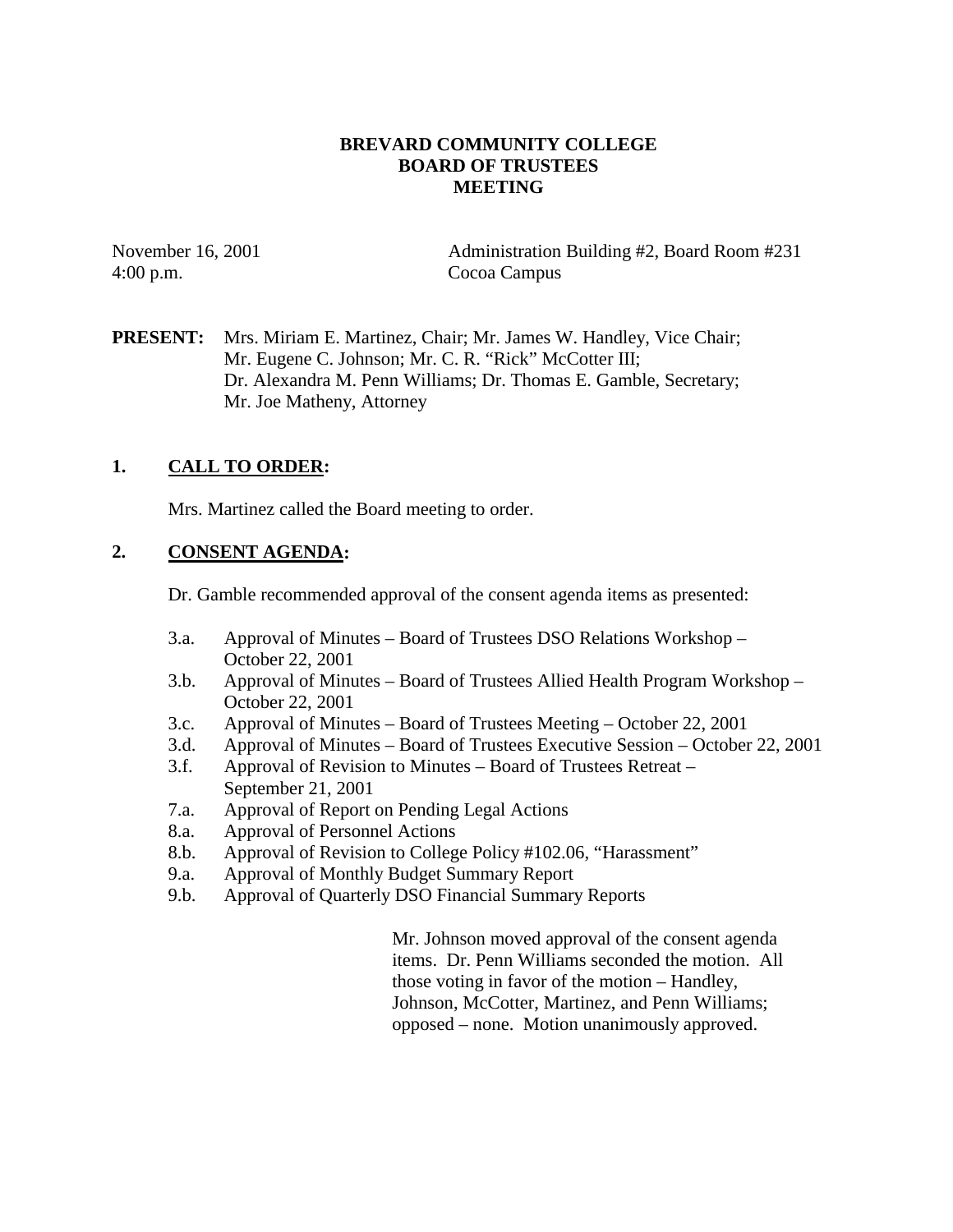Board of Trustees Meeting November 16, 2001  $Page - 2 -$ 

### **3. APPROVAL OF THE OFFICIAL MINUTES OF PREVIOUS MEETING:**

 a. Minutes – Board of Trustees DSO Relations Workshop Meeting – October 22, 2001

Approved – consent agenda.

 b. Minutes – Board of Trustees Allied Health Program Workshop – October 22, 2001

Approved – consent agenda.

c. Minutes – Board of Trustees Meeting – October 22, 2001

Approved – consent agenda.

d. Minutes – Board of Trustees Executive Session – October 22, 2001

Approved – consent agenda.

e. Minutes – Board of Trustees Special Meeting – November 8, 2001

Mrs. Martinez made a statement on behalf of the Board of Trustees to clarify the actions taken at the November 8, 2001, Special Board Meeting relating to the college budget challenges. Mrs. Martinez reported Mr. McCotter moved approval of the administration's recommendation to amend the 2001-2002 budget, reducing the budget by \$1.3 million. The motion also included the recommendation that the community members, who had expressed concern about the closing of the Cocoa Campus pool, be invited to make a presentation to the Board at a Pre-Board meeting workshop on December 17, 2001, regarding the possibilities for community financial support to keep the pool open. Mrs. Martinez reported the motion also included the recommendation that community members, who had expressed concern about the closing of the college intercollegiate athletics program, effective July 1, 2002, be invited to make a presentation to the Board, at a Pre-Board meeting workshop on January 28, 2002, regarding the possibilities for community financial support to keep these athletic programs operating. Finally, the motion included the recommendation that a Board Committee be formed to determine methods to enable the Astronaut Memorial Planetarium to become self-supporting. Mrs. Martinez reported all of these efforts are in progress at this time. The Board, at the November 8, 2001, meeting, took no action regarding these items. The decision will be based on the success of the Brevard Community to provide sufficient funding to underwrite the activities. A 60-day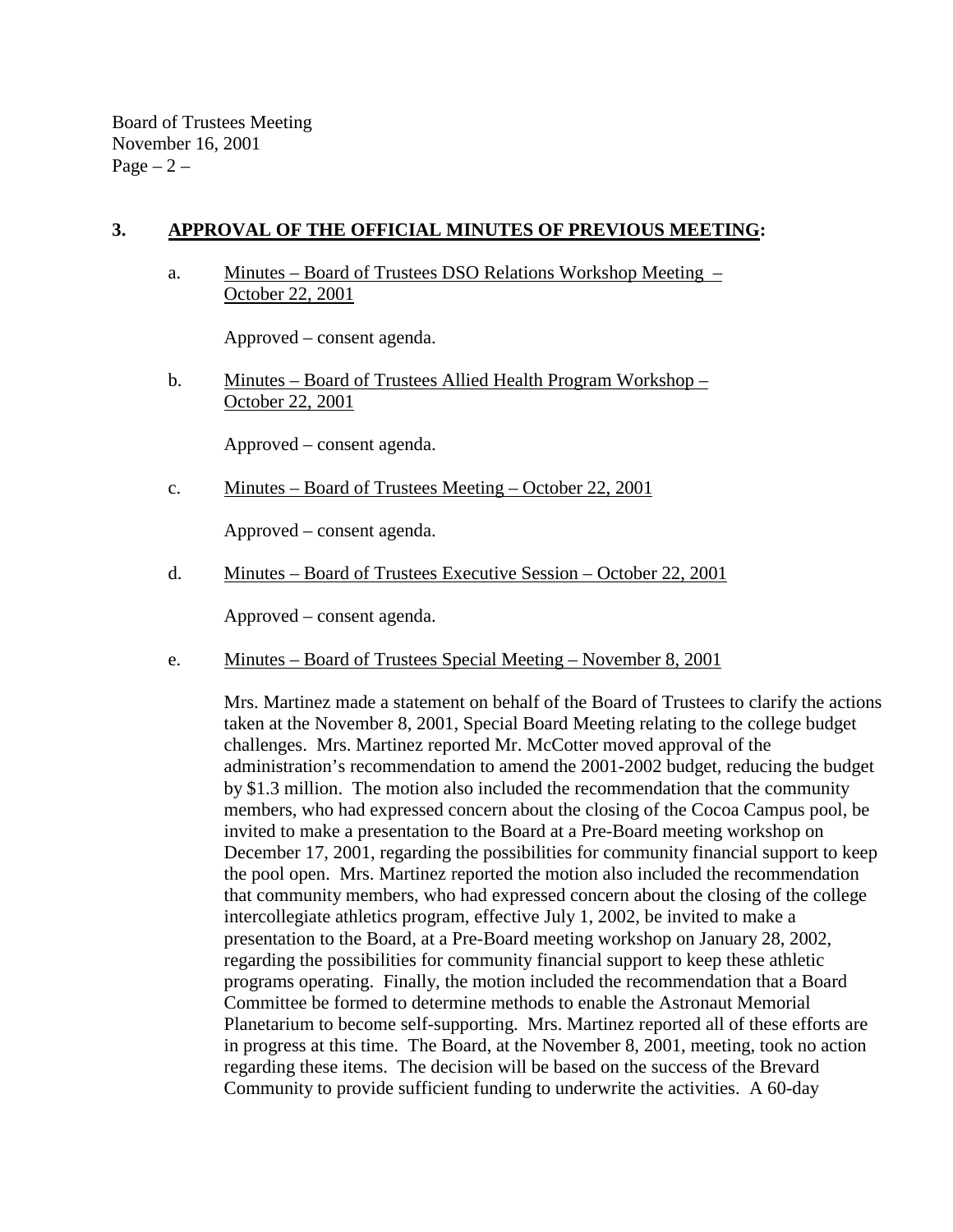Board of Trustees Meeting November 16, 2001 Page  $-3-$ 

> window of opportunity was established for these efforts to reach success in identifying the necessary funding.

> > Dr. Penn Williams moved approval to accept the clarification statement provided by Mrs. Martinez. Mr. Johnson seconded the motion. All those voting in favor of the motion – Handley, Johnson, McCotter, Martinez, and Penn Williams; opposed – none. Motion unanimously approved.

### f. Revision to Minutes – Board of Trustees Retreat – September 21, 2001

Approved – consent agenda.

## **4. COMMUNICATIONS:**

None

## **5. CITIZEN'S PRESENTATION:**

None

# **6. CONSTRUCTION AND DEVELOPMENT:**

None

## **7. OLD BUSINESS:**

a. Report on Pending Legal Actions – Mr. Matheny (Addendum)

Approved – consent agenda.

#### **8. NEW BUSINESS:**

a. Approval of Personnel Actions – Ms. Oglesby (Addendum)

Approved – consent agenda.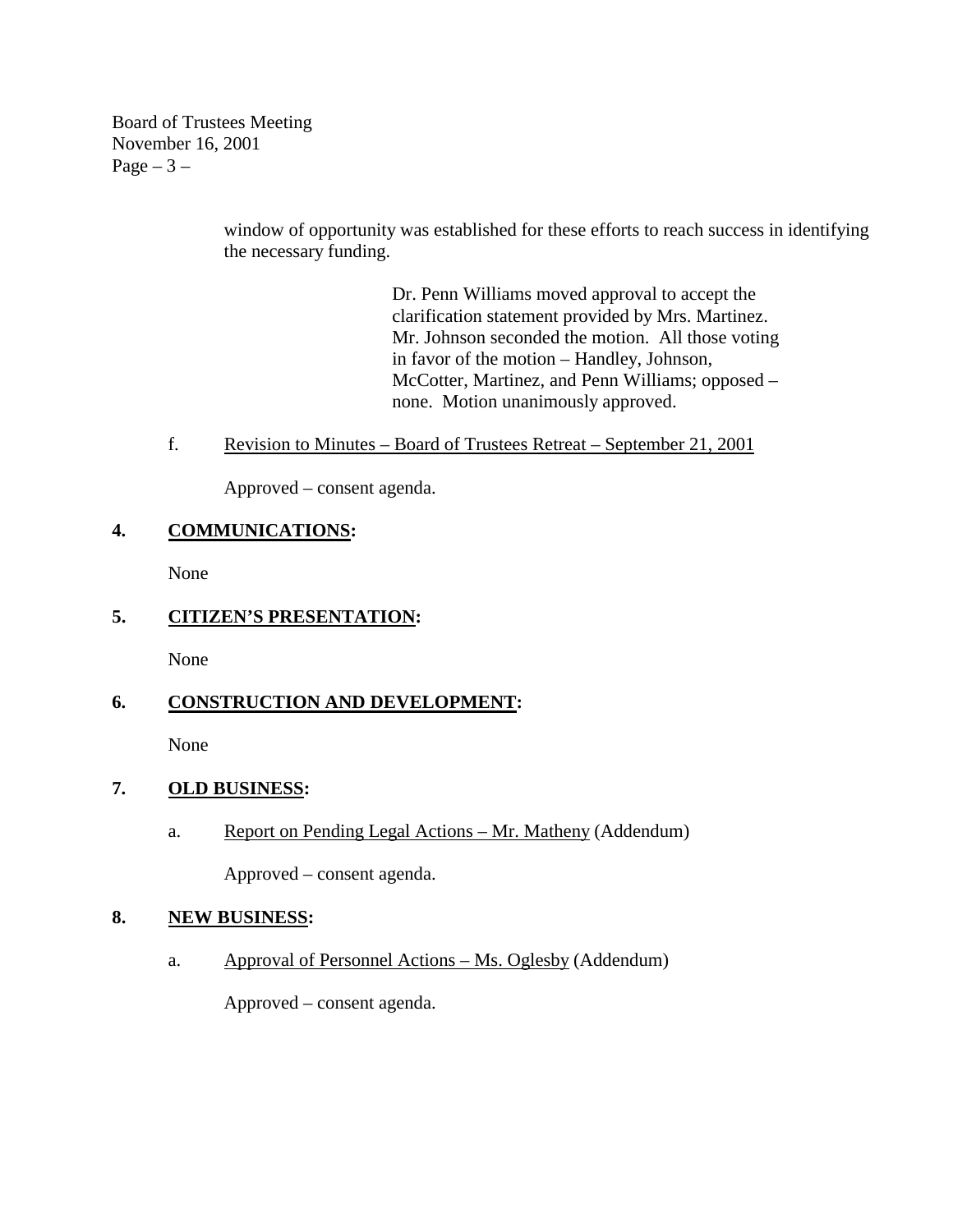Board of Trustees Meeting November 16, 2001  $Page-4$  –

> b. Approval of Revision to College Policy #102.06, "Harassment" – Ms. Oglesby (Addendum)

Approved – consent agenda.

 c. First Reading of Revision to College Policy #101.03, "Direct Support Organizations" – Dr. Gamble (Addendum)

No action required – first reading.

### **9. FINANCIAL ACTIONS:**

a. Monthly Budget Summary Report – Mr. Cherry (Addendum)

Approved – consent agenda.

b. Approval of Quarterly DSO Financial Summary Reports – Mr. Cherry (Addendum)

Approved – consent agenda.

#### **10. REPORT OF THE DISTRICT PRESIDENT:**

a. Spring 2002 Schedule

Dr. Gamble provided the Board members with copies of the Spring 2002 schedule. He reported the University of Central Florida (UCF) inclusion is no longer in the schedule because they now have a complete electronic schedule. A UCF reference has been included in the BCC schedule.

#### b. Correspondence Regarding Community Support

Dr. Gamble reported the Board members have been provided with a copy of the correspondence, sent by Dr. Gamble, to Mr. Stanley Heinricher, the designated community representative for considerations on the Cocoa Campus pool. He reported that he also provided the Board members a copy of the correspondence, which was sent to Mr. Richard Blake and Mr. Rusty Buchanan, the designated community representatives who will look at the intercollegiate athletic programs for community funding. Dr. Gamble reported the pool will be discussed at a December 17, 2001, Pre-Board meeting and the athletic program presentation is scheduled at a January 28, 2001, Pre-Board meeting.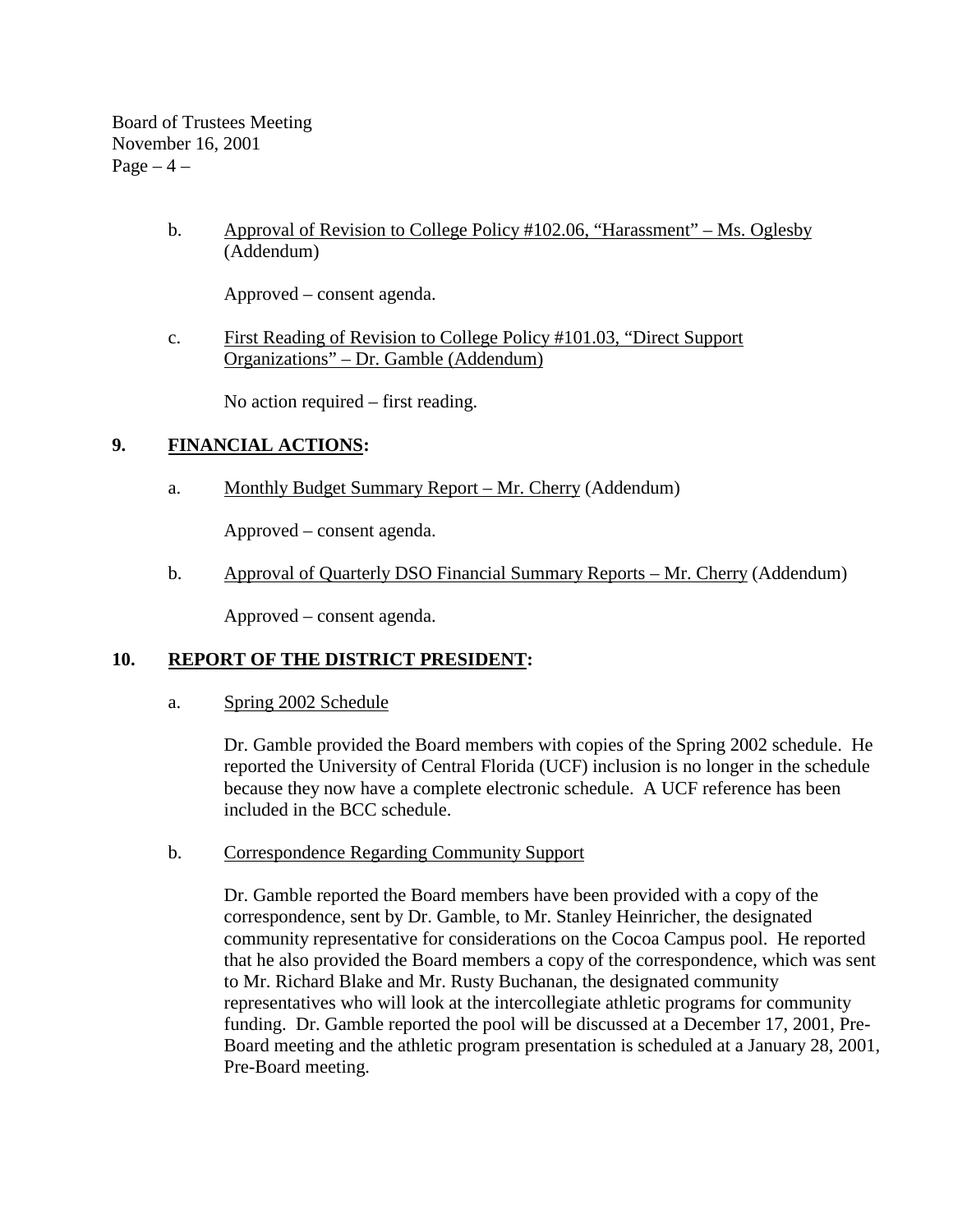Board of Trustees Meeting November 16, 2001 Page  $-5-$ 

### c. Director of the Moore Multi-Cultural Center Newspaper Article

Dr. Gamble reported on the newspaper article regarding the Moore Multi-Cultural Center plans. Ms. Alison Pittman is leading this effort.

#### d. Newspaper Report Regarding the Presentation on Charter Schools

Dr. Gamble reported Dr. Penn Williams and Mr. Handley were both in attendance at the presentation on charter schools, along with the District Cabinet Members. Mr. Handley reported the Board of Trustees should look into the feasibility of a charter school and determine if it fits BCC's purpose or the purpose of Brevard County. Dr. Penn Williams reported the presentation was comprehensive. Dr. Penn Williams reported the presenter stated the charter school was an efficient and effective use of state dollars. Dr. Gamble reported one of the considerations that needs to be given to this issue is the relationship BCC has with the local school district, which is positive at this time. He reported this would be something to discuss at a joint meeting with the school board.

#### e. Fall 2001 Enrollments

Dr. Gamble reported the Fall enrollments are holding at 6.5 percent.

f. Bernard Simpkins Entrepreneurial Lecture Series

Dr. Gamble reported there was a very successful presentation of the first Simpkins Lecture Series on Entrepreneurship, which featured Mr. Truett Cathy, the Founder and Chairman of Chick-Fil-A, Inc.

## **11. CREEL V. BCC – MR. HAMENT:**

This matter came on for final hearing before the Brevard Community College Board of Trustees sitting as Agency Head. Mr. Andy Hament, serving as the Legal Advisor to the Board, provided background information and direction to the Board. He advised the Board to consider the Findings of Fact and Recommended Order of the Hearing Officer in this case. Mr. Hament also advised the Board that it was the duty of the Board to rule on three (3) separate matters, to-wit:

- (1) A Motion for Continuance filed by the Attorney for Mr. Creel;
- (2) Exceptions to the Recommended Order filed in behalf of Mr. Creel by his Attorney; and
- (3) The Board should enter a Final Order in this cause.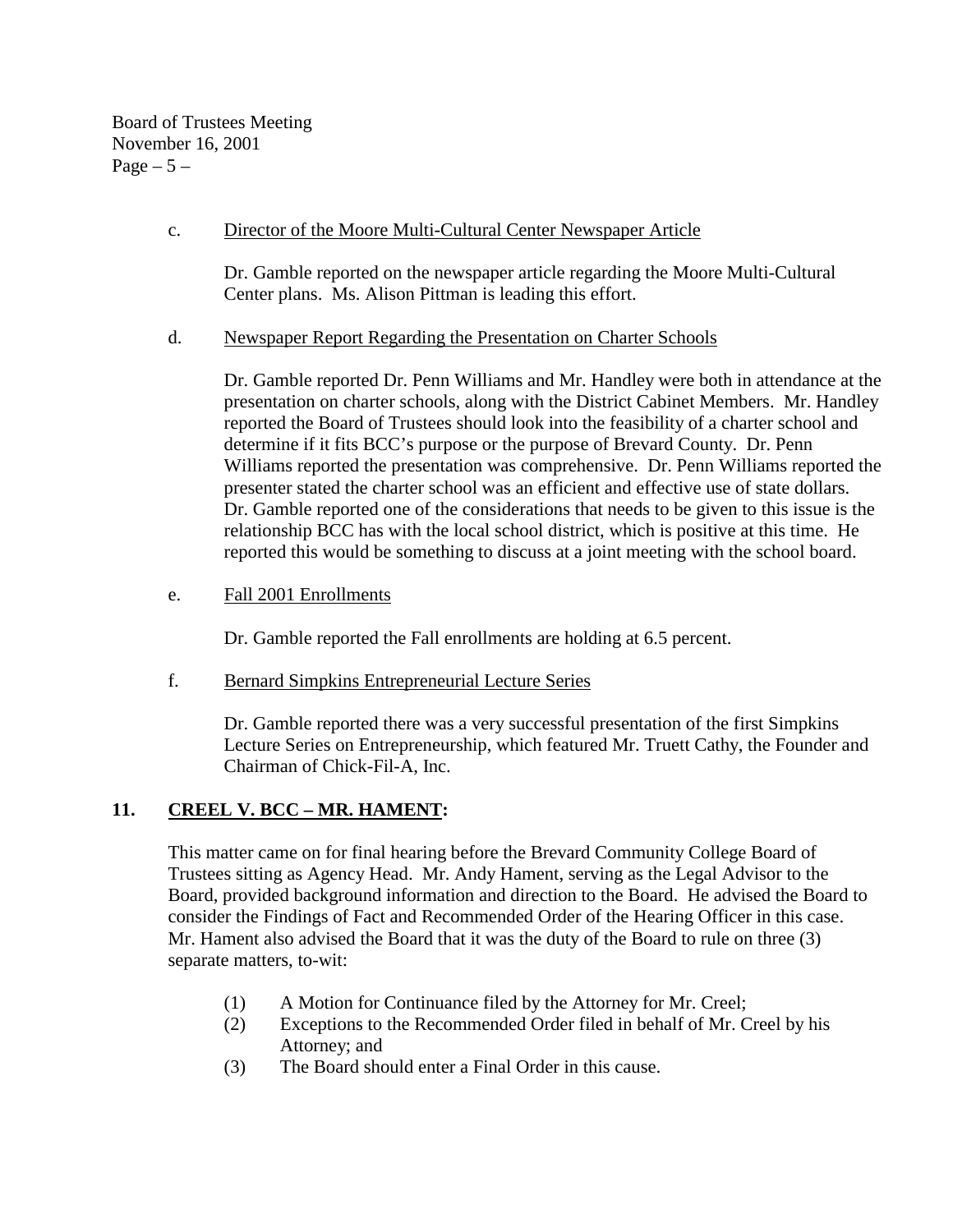Board of Trustees Meeting November 16, 2001 Page  $-6$  –

> Mr. Creel was represented by Attorney Patrick Roche, and the College Administration was represented by Mr. Jesse Hogg. Both attorneys addressed the pending motions and offered argument with respect to those motions, as well as the Findings of Fact and Recommended Order from the Hearing Officer.

1. On the issue of the Petitioner's Motion for Continuance:

Dr. Penn Williams moved approval to deny the Motion for Continuance. Mrs. Martinez seconded the motion. All those voting in favor of the motion – Handley, Johnson, McCotter, Martinez, and Penn Williams; opposed – none. Motion unanimously approved.

2. Upon the matter of the Exceptions filed in behalf of Creel by his attorney, after hearing brief presentations from the attorneys present, Mr. Hament suggested that the Board rule whether it wished to sustain or overrule any or all of the Exceptions:

> Mr. Johnson moved approval to deny the Petitioner's Exceptions. Dr. Penn Williams seconded the motion. All those voting in favor of the motion – Handley, Johnson, McCotter, Martinez, and Penn Williams; opposed – none. Motion unanimously approved.

3. The Board took up consideration of the Recommended Order. The Board was advised by Mr. Hament that its obligation was to adopt, reject, or modify all or any portion of the Hearing Officer's Recommended Order:

> Mr. Johnson moved approval of the Hearing Officer's Findings of Fact and Recommendations in its entirety without any changes or modifications. Mr. McCotter seconded the motion. All those voting in favor of the motion – Handley, Johnson, McCotter, Martinez, and Penn Williams; opposed – none. Motion unanimously approved.